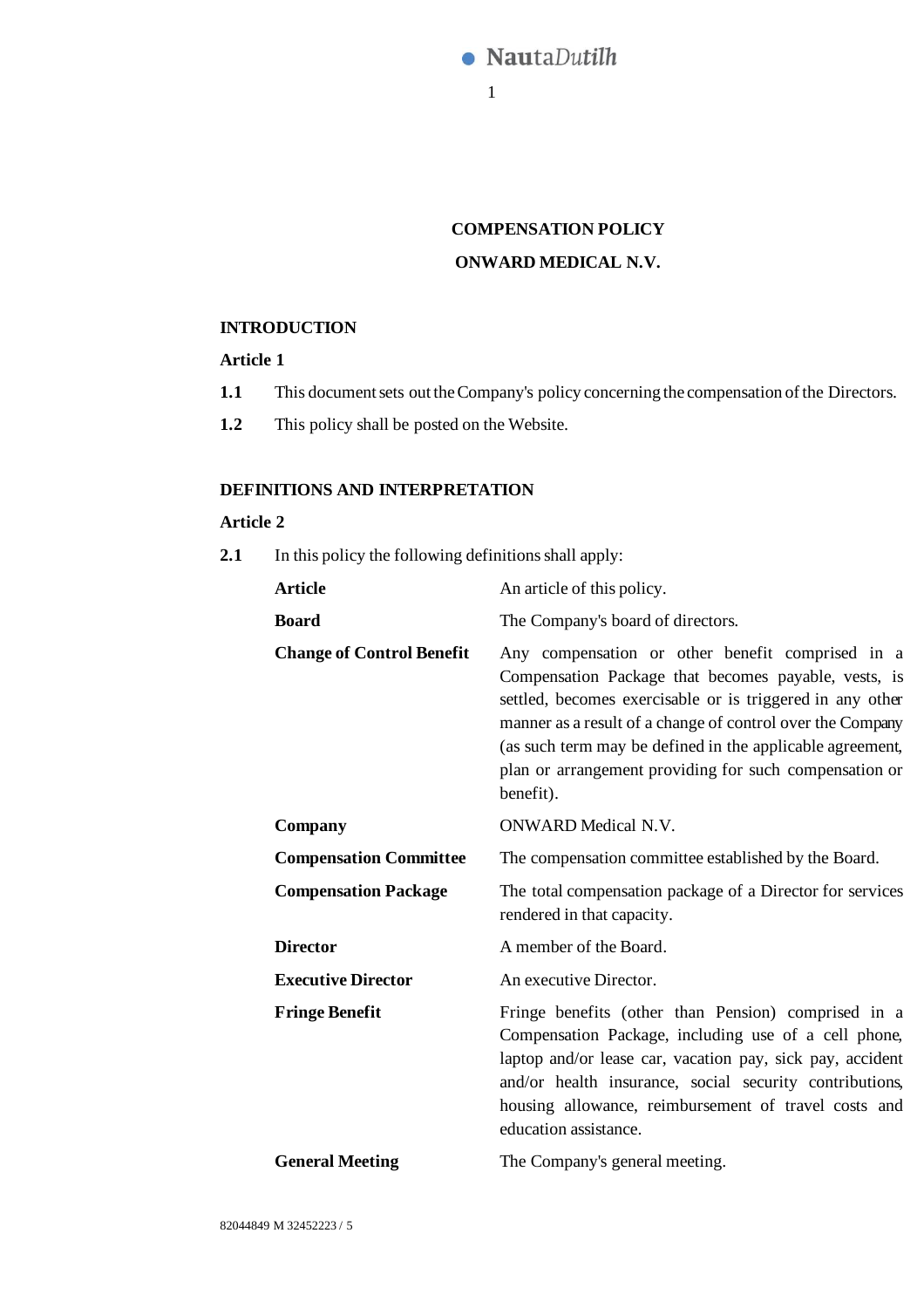# **NautaDutilh**

 $\mathcal{D}$ 

|         | LTI.                                                                               | Long-term variable compensation comprised in a<br>Compensation Package, including in the form of equity<br>incentive awards.                       |  |
|---------|------------------------------------------------------------------------------------|----------------------------------------------------------------------------------------------------------------------------------------------------|--|
|         | <b>Non-Executive Director</b>                                                      | A non-executive Director.                                                                                                                          |  |
|         | <b>Pension</b>                                                                     | Post-retirement income and/or other pension-related<br>contributions or benefits comprised in a Compensation<br>Package.                           |  |
|         | <b>STI</b>                                                                         | Short-term variable compensation comprised in a<br>Compensation Package, including in the form of cash<br>bonuses and profit sharing arrangements. |  |
|         | Website                                                                            | The Company's website.                                                                                                                             |  |
| $2.2\,$ | Terms that are defined in the singular have a corresponding meaning in the plural. |                                                                                                                                                    |  |

**2.3** Words denoting a gender include each other gender.

# **OBJECTIVES**

### **Article 3**

- <span id="page-1-0"></span>**3.1** The amount, level and structure of Compensation Packages should contribute to the Company's strategy, long-term interests and sustainability by:
	- **a.** attracting, retaining and motivating highly skilled individuals with the qualities, capabilities, profile and experience needed to support and promote the growth and sustainable success of the Company and its business;
	- **b.** driving strong business performance, promoting accountability and incentivising the achievement of short and long-term performance targets with the objective of furthering long-term value creation in a manner consistent with the Company's identity, mission and values;
	- **c.** assuring that the interests of the Directors are closely aligned to those of the Company, its business and its stakeholders; and
	- d. ensuring overall market competitiveness of the Compensation Packages, while providing the Board sufficient flexibility to tailor the Company's compensation practices on a case-by-case basis, depending on the market conditions from time to time.
- **3.2** The Compensation Packages of the Non-Executive Directors should reflect the time spent and the responsibilities of their role on the Board.
- **3.3** In determining the amount, level and structure of Compensation Packages, the Board shall consider, among other matters: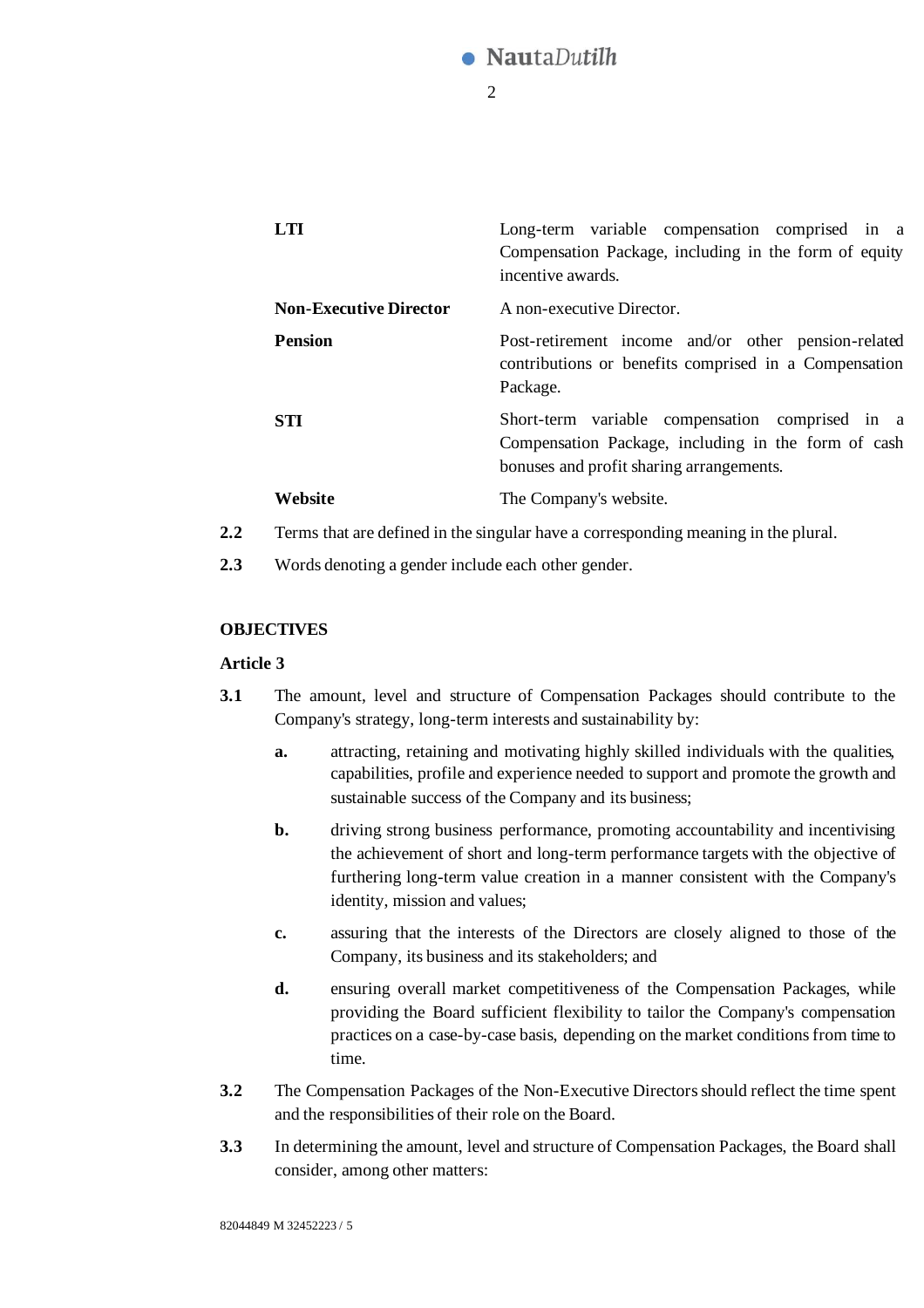

- **a.** the employment conditions of the employees of the Company and its subsidiaries, including their compensation and the development of relevant internal pay ratios, compared to those of the Directors, in order to strive for a balanced and fair compensation practice while observing the objectives outlined in Articl[e 3.1](#page-1-0);
- **b.** scenario analyses carried out in advance;
- **c.** the financial and non-financial performance indicators relevant to the Company's long-term strategy with due observance of the risks for the Company's business which may result from variable compensation; and
- **d.** relevant market information such as industry standards and peer group data, preexisting arrangements with the Directors, the respective positions which the Directors serve within the Company's organisation and any compensation payable by the Company or any of its subsidiaries to the Directorsin any other capacity.

# **DETERMINATION OF COMPENSATION**

# **Article 4**

- **4.1** The amount, level and structure of Compensation Packages for Directors shall be determined by the Board at the recommendation of the Compensation Committee in accordance with this policy. No Executive Director shall participate in the decision-making concerning the determination of the Compensation Package for any Executive Director.
- **4.2** The Compensation Committee shall prepare its recommendations relating to the Compensation Packages in accordance with this policy and any such recommendation shall cover the compensation structure, the amount of the fixed and variable compensation components, the performance criteria used, the scenario analyses that have been carried out and the relevant internal pay ratio(s).
- **4.3** Before making a recommendation relating to the Compensation Package of any Executive Director, the Compensation Committee shall take note of the views of such Executive Director with regard to the amount, level and structure of that Compensation Package.

### **COMPOSITION OF COMPENSATION PACKAGES**

### **Article 5**

**5.1** Compensation Packages may consist of the following mix of fixed and variable compensation components as determined by the Board:

|                    | <b>Executive</b><br><b>Directors</b> | <b>Non-Executive</b><br><b>Directors</b> |
|--------------------|--------------------------------------|------------------------------------------|
| <b>Base salary</b> |                                      |                                          |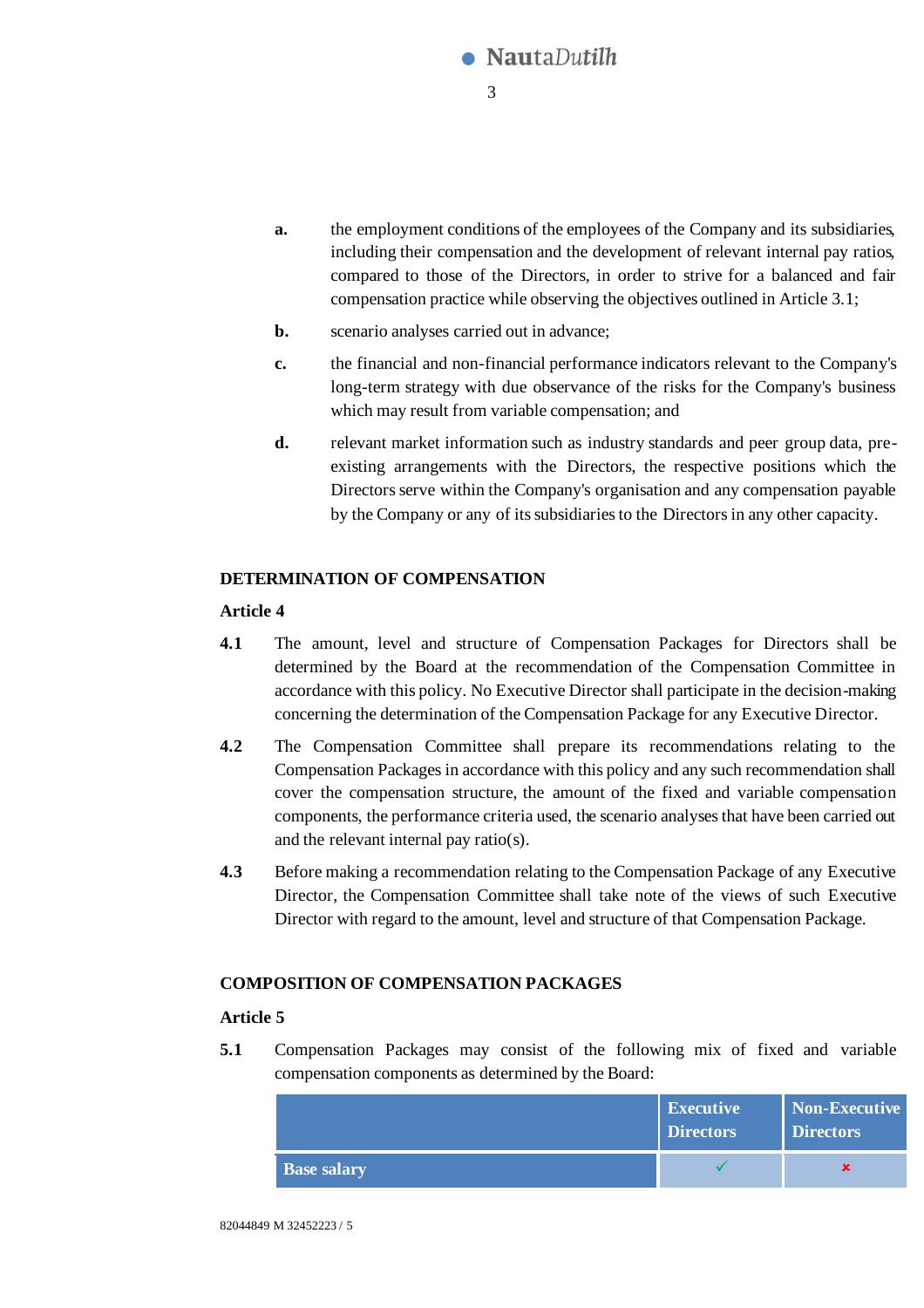# **NautaDutilh**

4

| <b>Retainer fee</b>               | $\mathbf x$ |             |
|-----------------------------------|-------------|-------------|
| <b>Committee membership fee</b>   | $\mathbf x$ |             |
| <b>Chairperson fee</b>            | $\mathbf x$ |             |
| <b>Meeting attendance fees</b>    | $\mathbf x$ |             |
| <b>STI</b>                        |             |             |
| LTI                               |             |             |
| <b>Fringe Benefits</b>            |             | $\mathbf x$ |
| <b>Change of Control Benefits</b> |             |             |
| <b>Severance pay</b>              |             | $\mathbf x$ |
| <b>Pension</b>                    |             | $\mathbf x$ |

- **5.2** Base salary, retainer fees, committee membership fees, chairperson fees and meeting attendance fees shall be fixed annual amounts that may be subject to indexation by the Board and may be increased or decreased by the Board from time to time, subject to the terms of any existing contractual arrangements with the Directors concerned.
- <span id="page-3-0"></span>**5.3** The aggregate annual amount or value of the variable compensation components that are part of a Compensation Package shall not exceed 50% of the fixed compensation components comprised in that Compensation Package, assuming the achievement of all applicable targets, objectives and conditions underlying such incentive awards, in each case determined as of and by reference to the date of grant.
- **5.4** The Company shall not grant any loans, guarantees or similar benefits as part of a Compensation Package, provided that cash advances and use of a Company sponsored credit card in the ordinary course of business shall not be prohibited.

# **STI AND LTI**

# **Article 6**

- **6.1** The mix of STI and LTI comprised in a Compensation Package should support both longterm value creation and the achievement of short-term Company objectives, including by:
	- **a.** contributing to corporate social responsibility;
	- **b.** rewarding the achievement of strategic milestones for the Company and its business;
	- **c.** providing award opportunities in consideration for substantial contributions to the success of the Company and its business; and/or
	- **d.** promoting and incentivising continued service of the Directors within the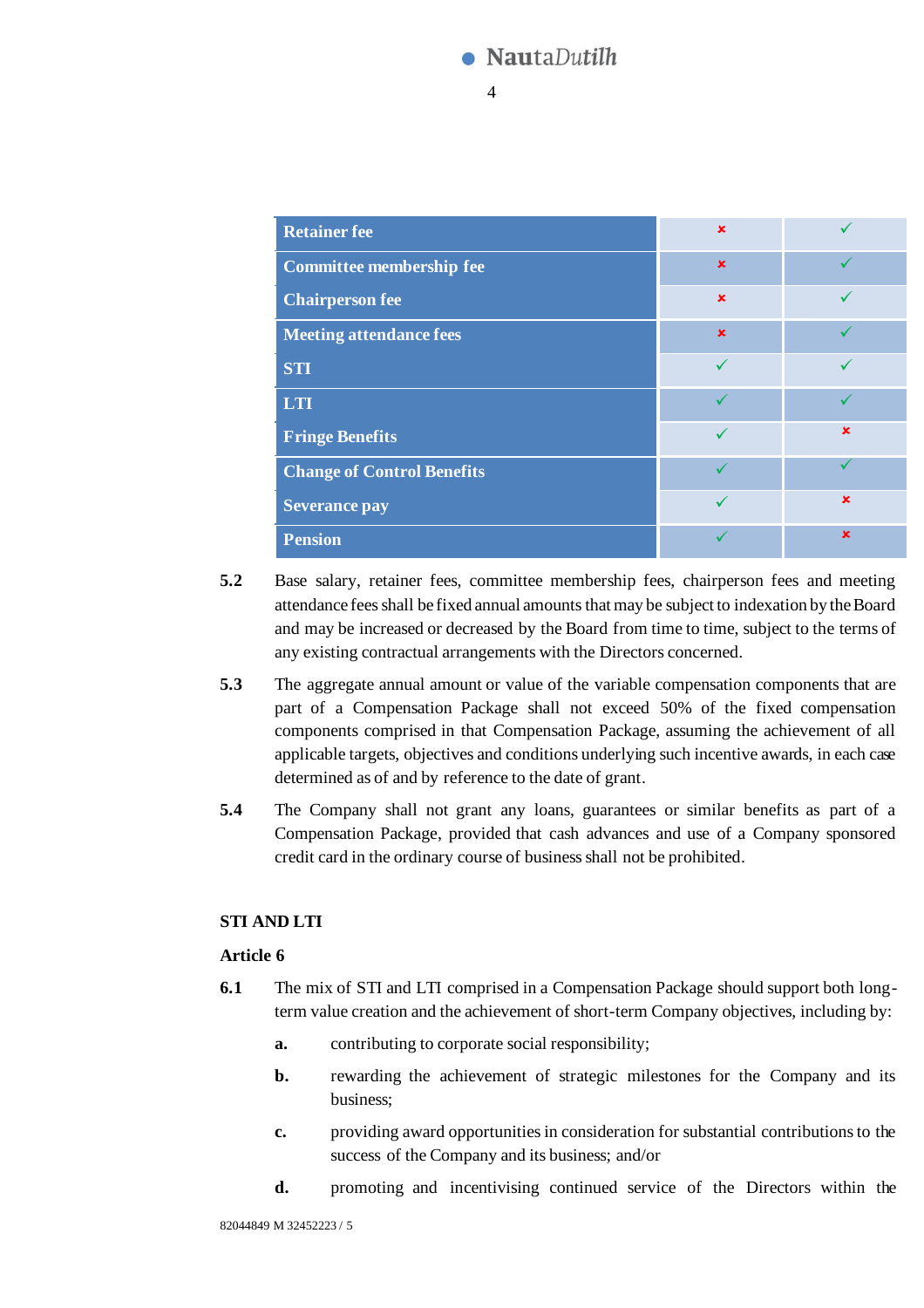

Company's organisation.

- **6.2** With respect to all STI and LTI awards, subject to the terms of any existing contractual arrangements with the Directors concerned, the Board shall:
	- **a.** set and, if appropriate, amend the applicable financial and/or non-financial metrics, targets, objectives and/or conditions, including corporate social responsibility metrics, and their respective weighting, in each case in accordance with and subject to Annex A to this policy;
	- **b.** set and, if appropriate, amend the maximum amount for any cash incentive and the maximum number of securities underlying any equity incentive which may be awarded as part of an STI or LTI, in each case subject to Articl[e 5.3;](#page-3-0) and
	- **c.** determine the extent to which the applicable targets, objectives and/or conditions are achieved and the extent to which and incentive awards vest, using clear, predefined and objective and verifiable methods, as described in Annex A to this policy.
- **6.3** Equity-based STI or LTI awards shall be subject to the following rules:
	- **a.** unvested and vested but unexercised awards shall expire no later than 10 years after the date of grant;
	- **b.** shares acquired by Executive Directors under such awards must be retained by them for a period of at least five years, provided that shares may be sold and transferred in order to facilitate a cashless exercise of such awards (also with respect to applicable taxes) and provided further that the Board may decide that no retention period applies to some or all of such awards.
- **6.4** The Board may adjust the amount or value of an STI or LTI awarded to a Director to a suitable level, if payment or satisfaction of that award would be unacceptable under the standards of reasonableness and fairness.
- **6.5** The Company may reclaim payments made (in cash, in kind or in the form of securities) under an STI or LTI award, in whole or in part, to the extent that such payment was made on the basis of incorrect information regarding the achievement of the targets, objectives and/or conditions underlying the award or regarding the circumstances on which the award was dependent. The Non-Executive Directors, or a special representative designated by the General Meeting, may demand such repayment on the Company's behalf.

### **PENSION AND SEVERANCE PAY**

### **Article 7**

**7.1** Service agreements between the Company and the respective Directorsshall remain in force for the duration of their term of office (including reappointments for consecutive terms). These agreements may be terminated by either party at any time with due observance of a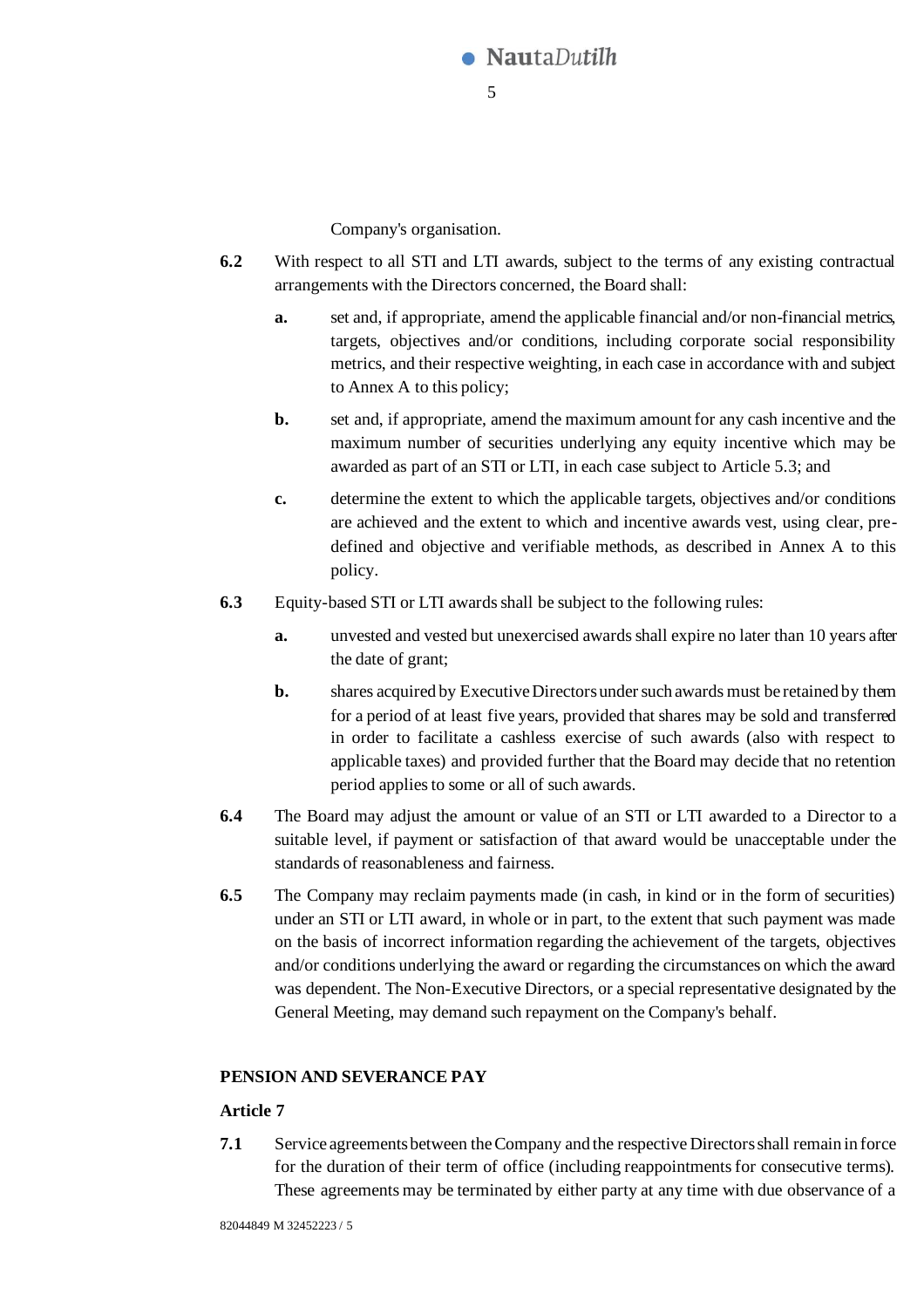

one month notice period. The Company may also terminate service agreements at any time for cause, as determined under the applicable agreement, with immediate effect.

- **7.2** At the discretion of the Board:
	- **a.** the Company shall (i) provide for a pension arrangement for the Executive Directors with a pensionable salary that is based on their annual gross base salary and (ii) contribute to the pension premiums concerned up to an amount or percentage as determined by the Board (with the Executive Director concerned being obliged to pay the remaining part of such premiums); or
	- **b.** the Executive Directors shall be eligible to participate in the collective pension scheme that the Company has taken out for the benefits of its employees.
- **7.3** The Executive Directors may be eligible for such severance payment upon termination of office as determined by the Board from time to time, subject to Articl[e 7.4.](#page-5-0)
- <span id="page-5-0"></span>**7.4** A Executive Director's severance pay shall not exceed his annual gross base salary and shall not be paid if his service agreement is terminated early at the initiative of the Executive Director concerned, or in the event of seriously culpable or negligent behavior on the part of the Executive Director concerned.

### **AMENDMENTS AND DEVIATIONS**

#### **Article 8**

- **8.1** Pursuant to a resolution to that effect, the General Meeting may (re)adopt, amend or supplement this policy on the basis of a proposal by the Board at the recommendation of the Compensation Committee, subject to ongoing compliance with applicable law and stock exchange requirements.
- **8.2** The Board, at the recommendation of the Compensation Committee, may decide to deviate temporarily (and ultimately until the General Meeting adopts an amended compensation policy following the occurrence of such deviation) from any element of this policy, if this is necessary to serve the long-term interests and sustainability of the Company or to assure its viability and subject to ongoing compliance with applicable law and stock exchange requirements.

#### **GOVERNING LAW AND JURISDICTION**

#### **Article 9**

This policy shall be governed by and shall be construed in accordance with the laws of the Netherlands. Any dispute arising in connection with this policy shall be submitted to the exclusive jurisdiction of the competent court in Amsterdam, the Netherlands.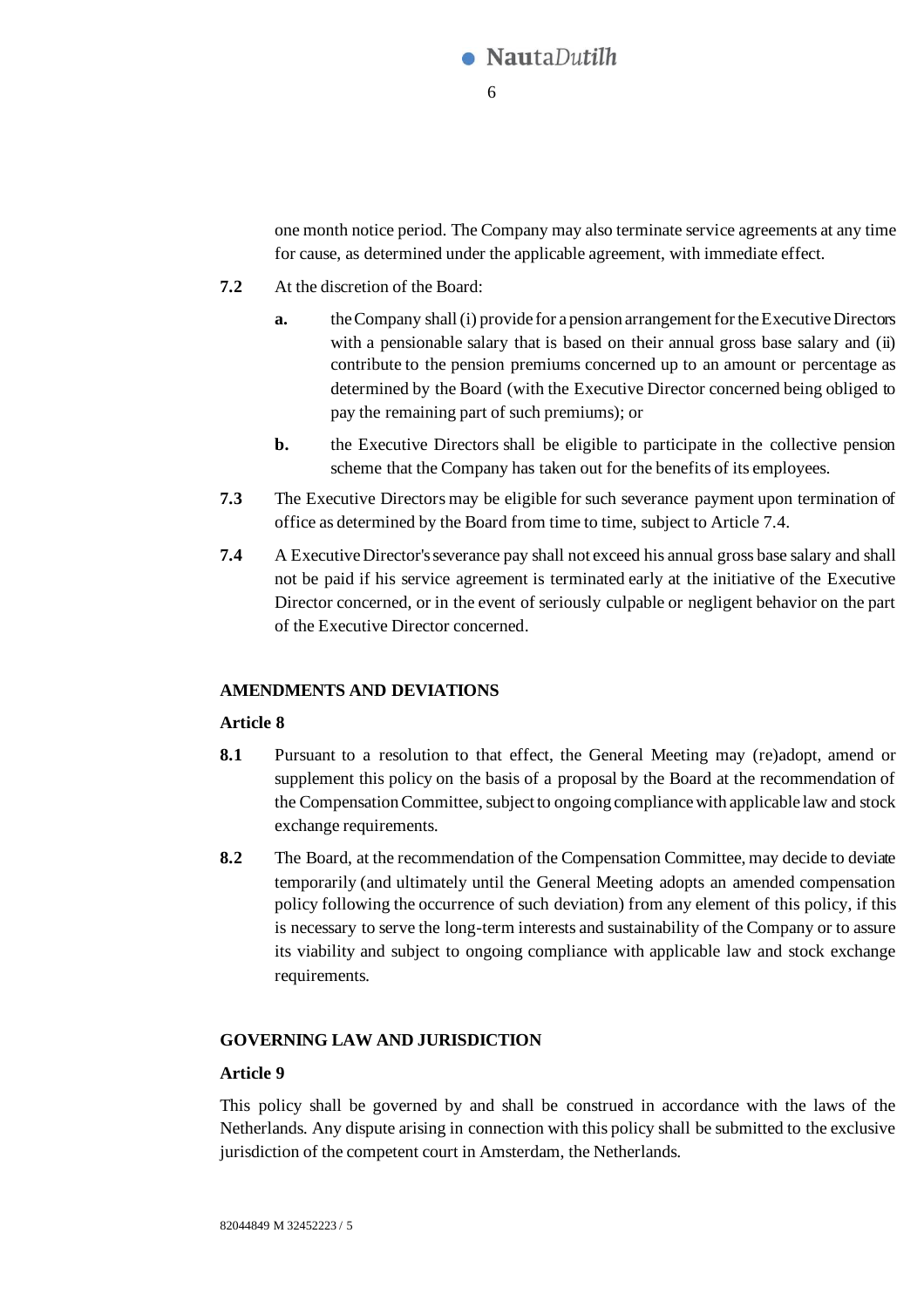

7

# **ANNEX A - OVERVIEW OF POTENTIAL METRICS**

|    | <b>Description</b>                   | <b>Method to measure performance</b>                                                                       | Contribution to policy objectives                                                                                                                                                   |
|----|--------------------------------------|------------------------------------------------------------------------------------------------------------|-------------------------------------------------------------------------------------------------------------------------------------------------------------------------------------|
|    | <b>Financial Metrics</b>             |                                                                                                            |                                                                                                                                                                                     |
| 1. | <b>Adjusted EBITDA</b>               | Fixed target at a pre-determined date and/or target increase<br>compared to a pre-determined prior period. | optimization of<br>Encourages<br>the<br>Company's<br>valuation without distortion by irregular gains,<br>losses, or other non-recurring items.                                      |
| 2. | Volume-weighted average price (VWAP) | Fixed target at a pre-determined date and/or target increase<br>compared to a pre-determined prior period. | Encourages optimization of the Company's share<br>price.                                                                                                                            |
| 3. | Earnings per share (EPS)             | Fixed target at a pre-determined date and/or target increase<br>compared to a pre-determined prior period. | Reinforces the importance of earnings, which are<br>expected to have a direct relationship to the<br>Company's share price.                                                         |
| 4. | Adjusted free cash flow (FCF)        | Fixed target at a pre-determined date and/or target increase<br>compared to a pre-determined prior period. | Captures the potential impact of all types of business<br>transactions on the generation of adjusted free cash<br>balance<br>prudent<br>flow;<br>encourages<br>sheet<br>management. |
| 5. | Return on invested capital (ROIC)    | Fixed target at a pre-determined date and/or target increase<br>compared to a pre-determined prior period. | Encourages effective management of the Company's<br>assets to generate profitability.                                                                                               |
| 6. | Return on equity (ROE)               | Fixed target at a pre-determined date and/or target increase<br>compared to a pre-determined prior period. | Encourages effective management of the Company's<br>assets to generate profitability.                                                                                               |

82044849 M 32452223 / 5